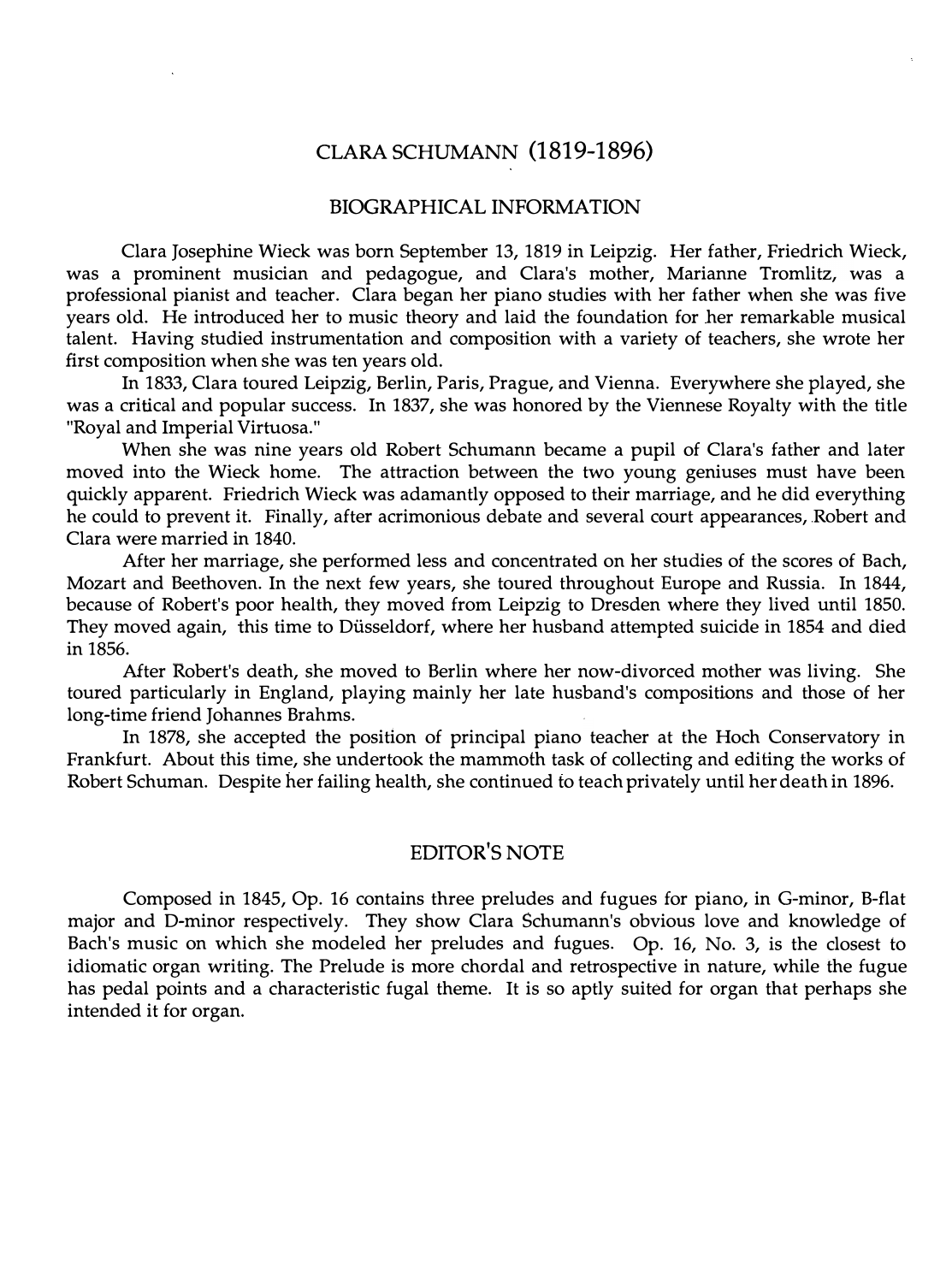

© 1993-2020 Harbach Music Publishing.<br>International Copyright Secured. All Rights Reserved.